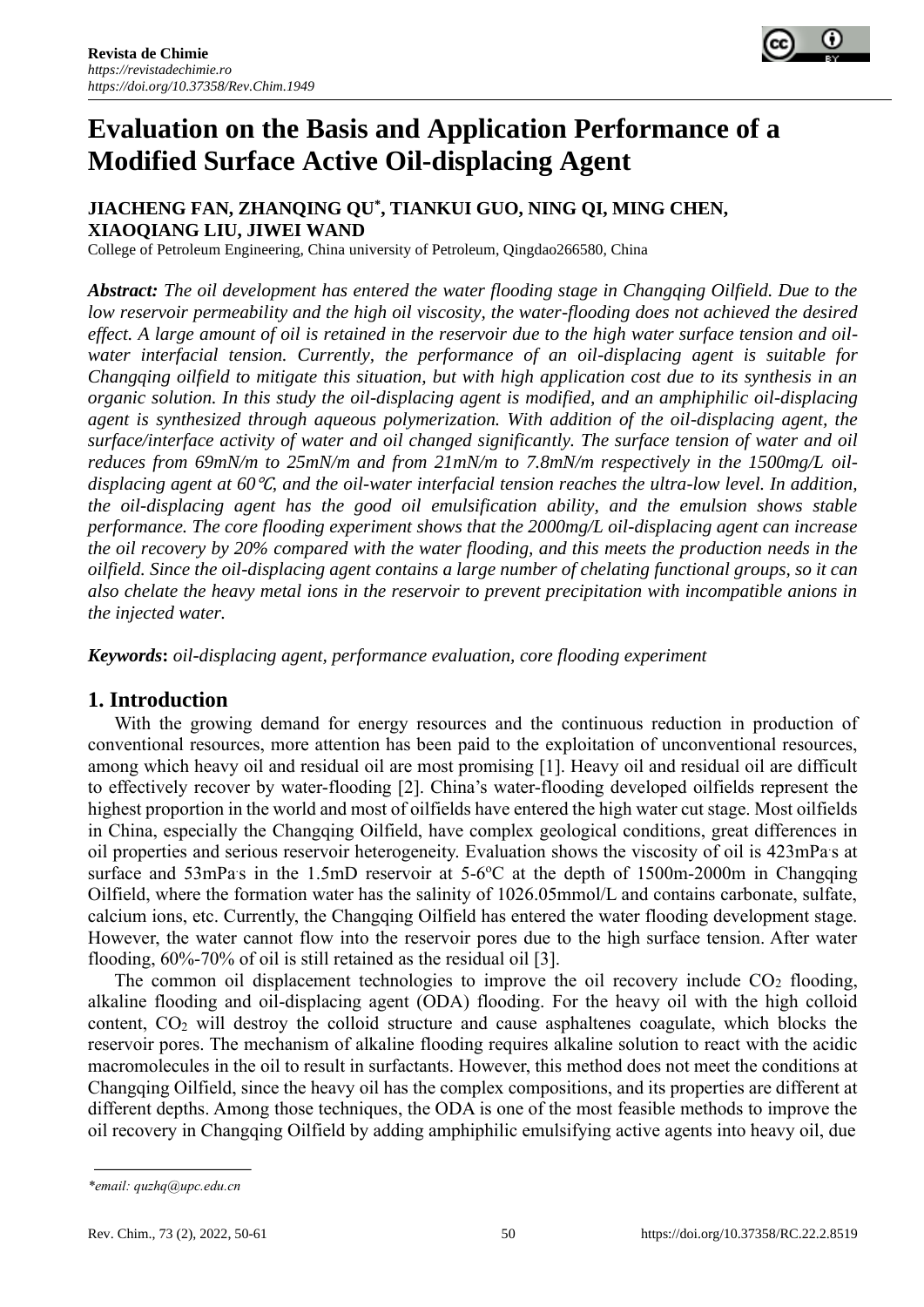

to its good compatibility and excellent oil displacement efficiency, which can realize with the low concentration and under high salinity conditions [4-7].

Currently, ODAs are widely applied in oil fields. Changxin Shi (2017) [8] used erucami-dopropyl dimethyl amine, ethylenediaminetetraacetic acid disodium salt and hydrolyzed polyacrylamide to obtain the surfactant of erucamidopropyl dimethyl amine oxide. The oil-water dynamic interfacial tension was evaluated. The surfactant has the best effect on reducing the surface tension with the concentration of 0.1%. After 20 min, the oil-water dynamic interfacial tension reaches 0.001mN/m, which is ultra-low, but the interfacial tension increases gradually over time. Babu et al (2016) [9] synthesized a polymer surfactant with castor oil and acrylamide, and the core flooding experiment showed that the oil recovery reaches 26.5%, 27.8% and 29.1% respectively when the concentration is 0.5%, 0.6% and 0.7%. Gui et al (2008) [10] synthesized octylphenol polyoxyethylene ether maleate monoester (OPMA) and then made P (AM-co-OPMA) polymer through copolymerization of acrylamide with potassium persulfate sodium bisulfite as initiator. The polymer has high thickening ability, robust surface activity and interfacial activity and can be used as a ODA in oilfield. Juan Li (2019) [11] synthesized a new ODA AAGAS at low temperature. The evaluation shows that the ODA has the good surface and interfacial activity, and the oil-water interfacial tension is ultra-low in the 1000mg/L ODA, which effectively reduces the water surface tension and the oil viscosity. Through literature research in this field, the performance of existing ODA is quite different and the effect is inconsistent for different properties of injected water and crude oil. Therefore, a new ODA is developed for the reservoir and crude oil properties of Changqing Oilfield, and the production process is controlled to achieve the goal of reducing production costs.

AADAS ODA mentioned in the literature which developed by Juan Li is applicable in Changqing Oilfield. AAGAS ODA is made with copolymerizing acrylamide, 2-acrylamido-2-methylpropane sulfonic acid and glycidyl methacrylate to obtain a reactive copolymer, and then the acrylamide-sodium styrene sulfonate binary copolymer is grafted onto the reactive copolymer through the ring-opening reaction between the epoxy group and the amino group. At the temperature of  $6^{\circ}$ C and with the 2000 mg/L AAGAS ODA, the surface tension of water reduces from 65 mN/m to 32 mN/m and the oil-water interfacial tension reduces to below 0.001mN/m, which is ultra-low. The monomers selected for synthesis are all common reactive monomers, but the synthesis of the AAGAS copolymer requires dimethyl sulfoxide as the solvent, which leads to the high cost and the complicated operation [12]. Moreover, the AAGAS ODA is composed of amino groups and epoxy groups, and during synthesis, the ring-opening reaction of the epoxy group may cause too long molecular chain and the higher viscosity. The high viscosity of the ODA is not conducive to its diffusion in the reservoir pores [13]. In this study, to prevent the high viscosity, the acrylamide used to synthesize the copolymer is replaced with maleic anhydride and dimethyl maleate, and aqueous solution polymerization is used to reduce the synthetic cost [14] and a new ODA named DMAG-AS is synthesized. The surface/interfacial activity, crude oil emulsification, viscosity reduction, and core flooding experiments of the ODA are performed on it, and its performance is compared with AAGAS ODA to determine whether it meets the needs of the application.

## **2.Materials and methods**

# **2.1. Evaluation of the basic properties of DMAG-AS ODA**

#### **2.1.1. Evaluation of the surface activity of DMAG-AS ODA**

Surface activity is the main factor affecting the ODA performance. Excellent surface activity reduces the surface tension of the aqueous solution, makes easier flow in the reservoir pores and enhances the sweep efficiency. As the surface tension of the oil decreases, the oil becomes easier to disperse and can carried by the ODA solution effectively, which improves the oil displacement efficiency of the ODA on crude oil [15]. To evaluate the performance of ODA, the effects of DMAG-AS ODA on the surface tension of water and oil are evaluated first.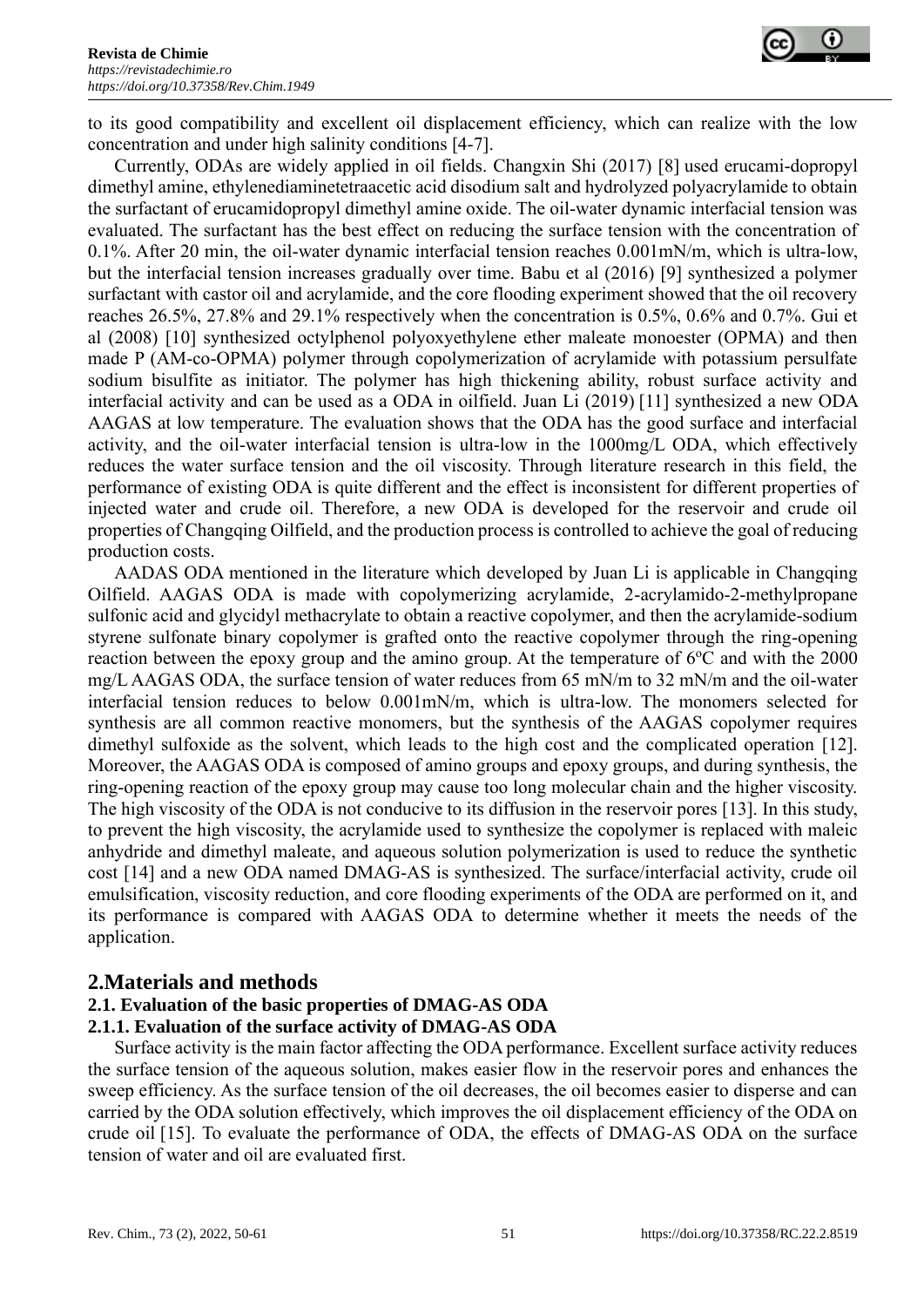



ODA concentration/mg/L **Figure 2.** Effect of concentrations of DMAG-AS polymer ODA on oil surface tension at different temperatures

1000

1500

2000

500

0

The surface tension of water and oil at different temperatures and different concentrations of ODA are evaluated. As shown in Figure 1 and Figure 2, the DMAG-AS ODA has a good performance to reduce the surface tension of oil and water, and the effect of ODA to reduce surface tension improves as temperature increases. When the temperature is 20℃, the surface tension of water and oil reduce from 75mN/m and 24mN/m to 34mN/m and 14mN/m in the 500mg/L ODA solution, and the surface tension [decrease](javascript:;) [to](javascript:;) 25mN/m and 9.2mN/m when concentration of the solution goes up to the 2000 mg/L. When the temperature increases to 60oC, the surface tension of water and oil reduce to 23mN/m and 7.2mN/m in the 2000mg/L ODA solution. In the same situation, AAGAS ODA can only reduce the surface tension of water to 32 mN/m, so the synthetic new ODA has better surface activity.





and 2000 mg/L respectively)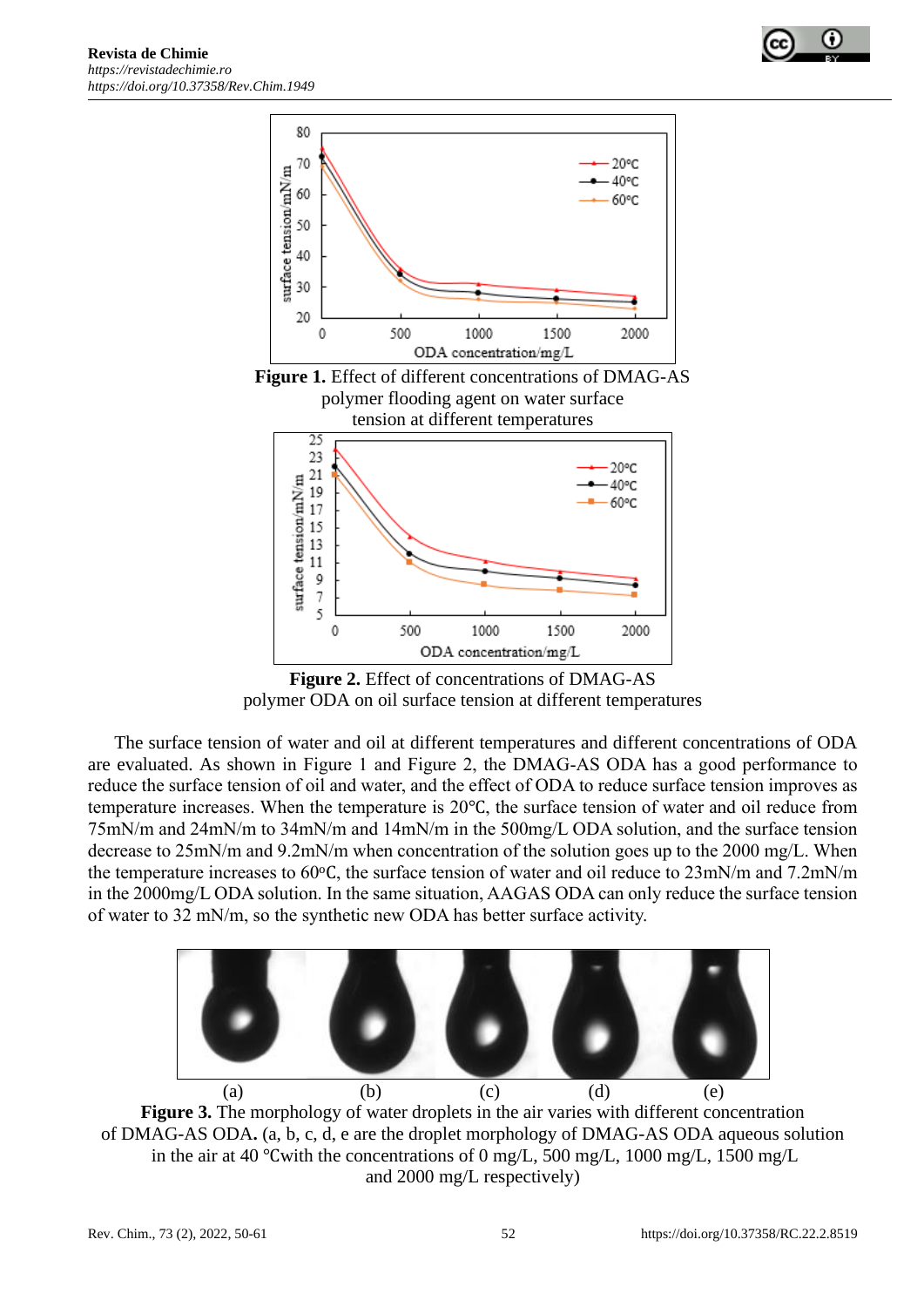



**Figure 4.** The morphology of oil droplets in the air varies with different concentration of DMAG-AS ODA. (a, b, c, d, e are the morphology of oil droplets with concentrations of DMAG-AS polymer ODA of 0 mg/L, 500 mg/L, 1000 mg/L, 1500 mg/L and 2000 mg/L respectively at 40℃)

Figure 3 and Figure 4 shows the morphology of water droplets and oil droplets containing different concentrations of DMAG-AS ODA in the air. When no oil-displacing agent is added, the water droplets and oil droplets are spherical due to the effect of surface tension. With the increasing ODA concentration, the shapes of water droplets and oil droplets show the same trend of change that the shapes change from spherical to ellipsoidal or even strip. This phenomenon also shows that the obtained DMAG-AS ODA can significantly reduce the surface tension of oil and water, and has good surface activity.

#### **2.2. Interfacial activity analysis of DMAG-AS ODA**

The oil-water interfacial tension is an important parameter affecting the exploitation of heavy oil and residual oil. Under the low interfacial tension, the oil is more easily to disperse in the solution to form droplets, which causes transition from oil high friction force to low friction force between oil phase and aqueous phase [16]. The oil is more easily carried by water and has the better mobility in the reservoir, which improves the oil recovery factor [17]. The interfacial activity of the ODA with different concentrations at various temperatures and the morphology of oil droplets in different concentrations of the DMAG-AS ODA solutions are evaluated, as shown in Figure 5 and Figure 6.



**Figure 5.** Oil-water interfacial tension of DMAG-AS polymer ODA with different concentrations at different temperatures

We notice that the DMAG-AS ODA effectively reduces the oil-water interfacial tension. When the temperature increases to 60 $\degree$ C, the oil-water interfacial tension reduces to 0.0014 mN/m in the 1000 mg/L ODA solution and to 0.0008 mN/m in the 1500 mg/L ODA solution, realizing ultra-low interfacial tension. The morphology of oil droplets change in different concentrations of ODA solutions, and the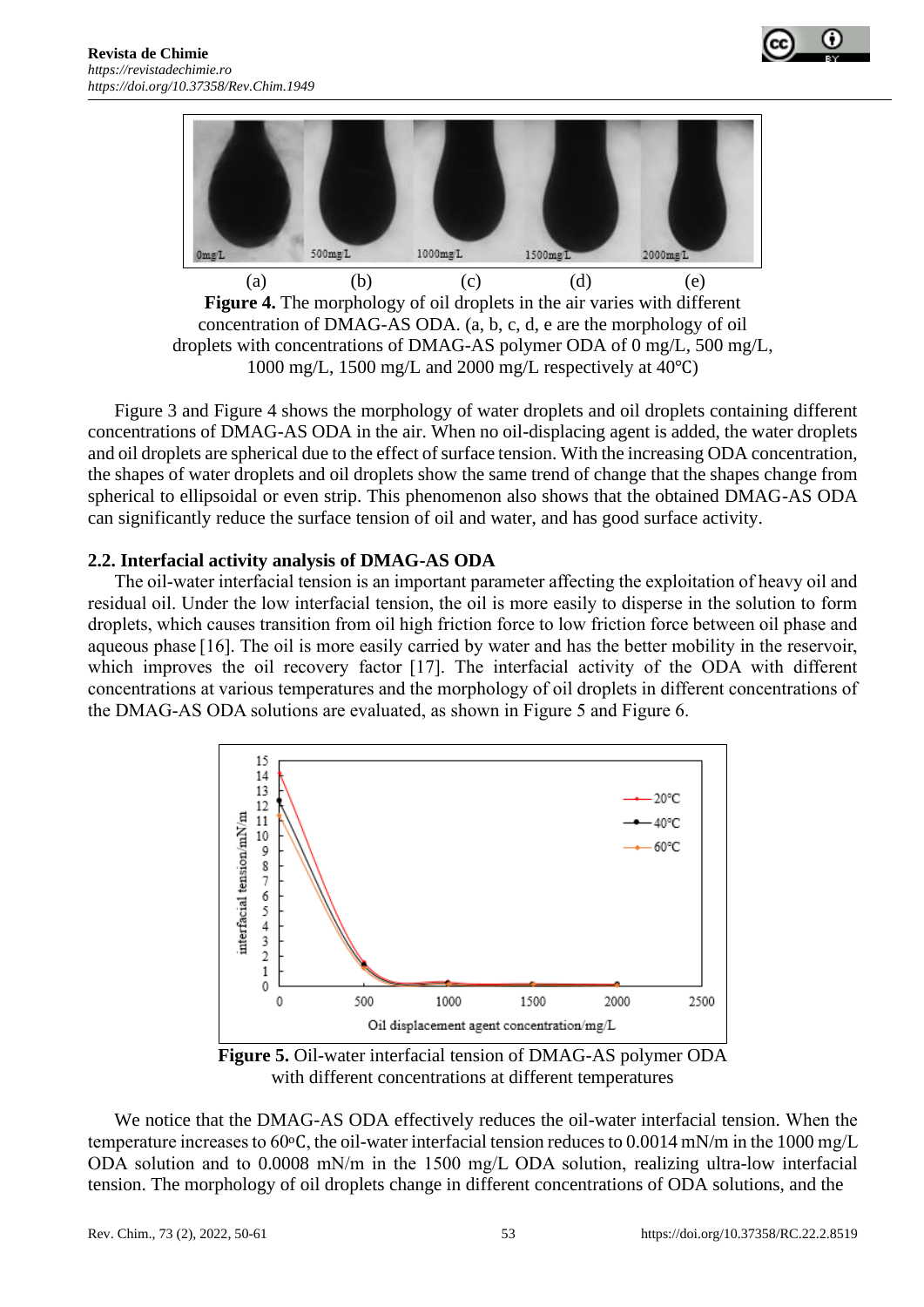



**Figure 6.** The morphology of oil droplets in DMAG-AS ODA aqueous solution with different concentrations.  $(a, b, c, d, e$  are the morphology of oil droplets in DMAG-AS ODA aqueous solution with the concentrations of 0 mg/L, 500 mg/L, 1000 mg/L, 1500 mg/L and 2000 mg/L respectively at  $40^{\circ}$ C)

degree of change increases with the increase of ODA concentration. The DMAG-AS ODA can significantly reduce the oil-water interfacial tension through evaluation experiments. Similarly, when the AAGAS ODA concentration is higher than 1000 mg/L, the oil-water interfacial tension drops below 0.001 mN/m. It is found that the interfacial activity of the ODA in this study is close to that of AAGAS ODA.

In summary, the DMAG-AS ODA is obtained by using maleic anhydride and dimethyl maleate to replace the acrylamide in the synthesis of AAGAS ODA. Because of maleic anhydride and dimethyl maleate, the product contains more hydrophilic groups and is more easily to adsorb on the water surface. Compared with the AAGAS ODA, the DMAG-AS ODA has better oil-water surface activity and similar oil-water interface activity under the premise of reducing production costs and processes.

## **3. Evaluation of effects on oil displacement ability of DMAG-AS ODA**

The oil displacement ability of the ODA is the result of the combined effect of many factors, such as the diffusion capacity of injected water, the emulsification and viscosity reduction ability of the ODA to crude oil, etc. [18]. Each factor is the combination of different properties of ODA. Through the evaluation, the DMAG-AS ODA has good surface/interface activity, so the ability of the ODA to affect the oil-displacing effect is evaluated.

## **3.1. Core diffusion experiment of DMAG-AS ODA solution**

As the DMAG-AS ODA can significantly reduce the surface tension of water, low surface tension makes water easier to flow into the pores of low permeability reservoirs. To confirm this theory, a core diffusion experiment is carried out. Select a core with a permeability of 1.5mD and take a core slice with a thickness of 0.3mm, and place it in ODA aqueous solution with a concentration of 1000mg/L to observe the degree of dispersion of the ODA solution in the rock slices within 4 h.



**Figure 7.** Diffusion effect of DMAG-AS ODA solutions with different concentrations in rock slices (a is the diffusion effect of a solution that does not contain oil-displacing agent for 4 h, b is the diffusion effect of a solution of oil displacing agent with a concentration of 1000mg/L in 4 h)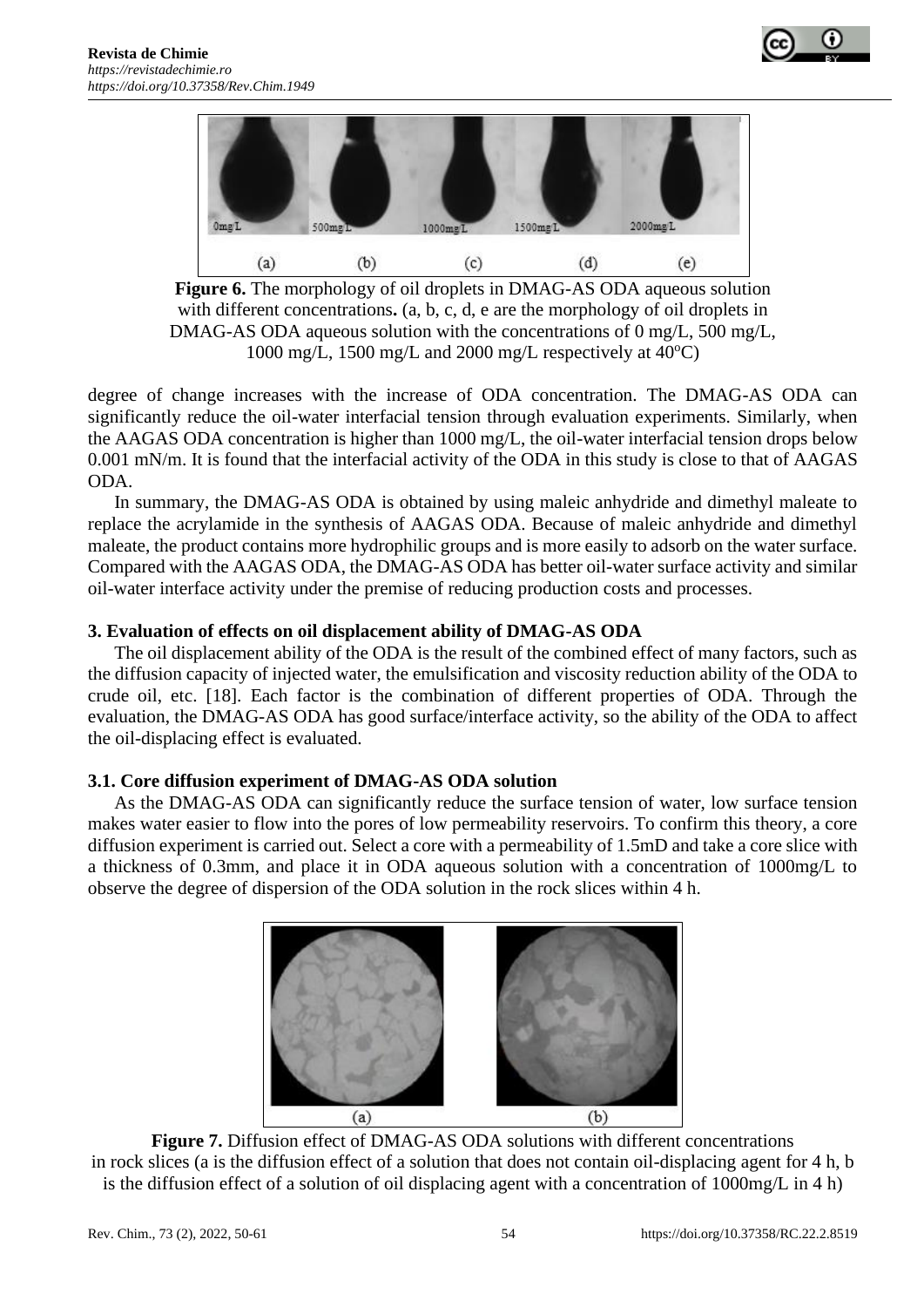

It can be seen from the evaluation result of Figure 7, due to the addition of the ODA, the diffusion capacity of water in the rock slices has been significantly improved due to the reduction of the surface tension of the water. Therefore, in the process of crude oil extraction, adding the DMAG-AS ODA can significantly increase the sweep coefficient of the injected water in the reservoir and increase the recovery factor.

#### **3.2. Evaluation of the oil emulsification ability of DMAG - AS ODA**

The DMAG-AS ODA has good interfacial activity so it can be adsorbed on the oil-water interface to form an emulsion, which effectively reduces the oil apparent viscosity and the oil mobility, which lead the ability of water to carry oil is enhanced [19]. To evaluate the viscosity-reducing effect of the obtained ODA on crude oil in Changqing Oilfield, the viscosity of oil in Changqing Oilfield is measured firstly. Then, the oil emulsification experiment is operated at different temperatures to observe the trend of the apparent viscosity as the ODA concentration increases. Finally, the morphology of the formed emulsion droplet is observed, and the stability of the emulsion is evaluated according to the droplet morphology [20].

| <b>Table 1.</b> Oil viscosity in Changqing Oilfield |                     |  |
|-----------------------------------------------------|---------------------|--|
| Temperature/ ${}^{\circ}C$                          | Oil viscosity/mPa s |  |
| 20                                                  | 435.2               |  |
| 40                                                  | 263.3               |  |
| 60                                                  | 152.8               |  |
| 80                                                  | 52 3                |  |







**Figure 9.** Schematic diagram of oil-in-water emulsion and emulsion droplet morphology (a is the Schematic diagram of oil-in-water emulsion, b is the emulsion droplet morphology)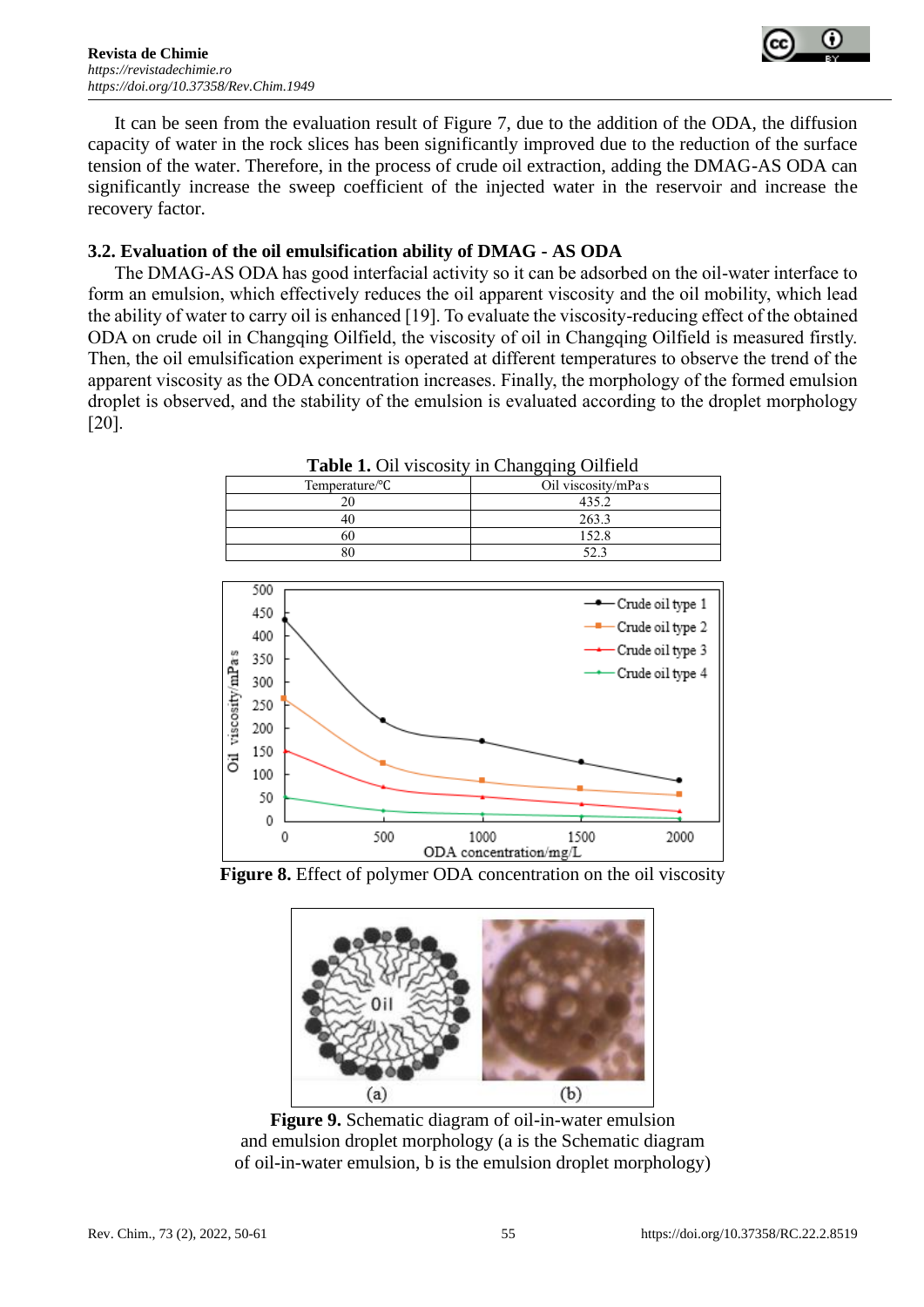



**Figure 10.** The form of crude oil emulsion at different times (a, b, c are the morphology of crude oil emulsion at 1 h, 6 h and 12 h, respectively)

As shown in Figure 8, the 1500mg/L ODA significantly reduces the oil viscosity in Changqing Oilfield. At the reservoir temperature of  $60^{\circ}$ C, due to the emulsification effect of ODA on crude oil, the oil viscosity reduces from 152.8 mPas to 38.2 mPas, which is in the range of thin oil [21]. By observing the structure of the emulsion droplets in Figure 9, it is obtained that DMAG-AS ODA solution and crude oil form an oil-in-water emulsion, and oil-in-water emulsion can effectively reduce the viscosity of crude oil. It can be seen from the morphology of emulsion droplets at different times in Figure 10, most of the droplets with a standing time of 1 h have a particle size of less than 10 μm. The particle size of the emulsion increases with the standing time, when the standing time increases to 6 h, the number of droplets larger than 10 μm in the emulsion increases significantly. When the standing time increases to 12 h, large-size emulsion droplets appeared in the emulsion, it shows that some emulsion droplets have coalesced. Although the particle size uniformity of the obtained emulsion drops continuously decreases with the increase of the standing time, its stability can meet the needs of oilfield production.

#### **3.3. Analysis of DMAG-AS ODA performance in core flooding**

Based on the conclusions of the above evaluation experiments, the cores of Changqing Oilfield are selected to use for core flooding experiments with different concentrations of DMAG-AS ODA. The oil displacement ability of DMAG-AS ODA is evaluated by the recovery factor of the crude oil in the core, and is compared with the recovery factor of water flooding and AAGAS ODA. At first, the 1 cm long core and 7 cm core long are saturated with the 152mPas and 53mPas oil at 60°C respectively to evaluate the displacement effect of different ODAs. Then, the deuterium oxide is used to operate the flooding experiment and evaluate the recovery factor under different concentrations of different ODAs, and compare the results with the recovery factor in the conventional water-flooding. Finally, the law of core flooding is observed by nuclear magnetic imaging.

| abie 2. Comparison of on recovery between DiviAO-AS ODA hooding and water hooding |                     |                        |                          |  |
|-----------------------------------------------------------------------------------|---------------------|------------------------|--------------------------|--|
| No.                                                                               | Polymer             | Recovery rate of water | Recovery rate of polymer |  |
|                                                                                   | concentration(mg/L) | flooding $(\% )$       | flooding $(\% )$         |  |
|                                                                                   | 500                 | 26.2                   | 34.7                     |  |
|                                                                                   | 1000                | 26.2                   | 37.5                     |  |
|                                                                                   | 1500                | 26.2                   | 41.3                     |  |
|                                                                                   | 2000                | 26.2                   | 45.4                     |  |

**Table 2.** Comparison of oil recovery between DMAG-AS ODA flooding and water flooding

|                     | Enhanced oil recovery factor $(\% )$ |       |  |
|---------------------|--------------------------------------|-------|--|
| Agent concentration | DMAG-AS                              | AAGAS |  |
| $1000$ mg/L         |                                      |       |  |
| $1500$ mg/L         |                                      |       |  |
| $2000$ mg/L         |                                      |       |  |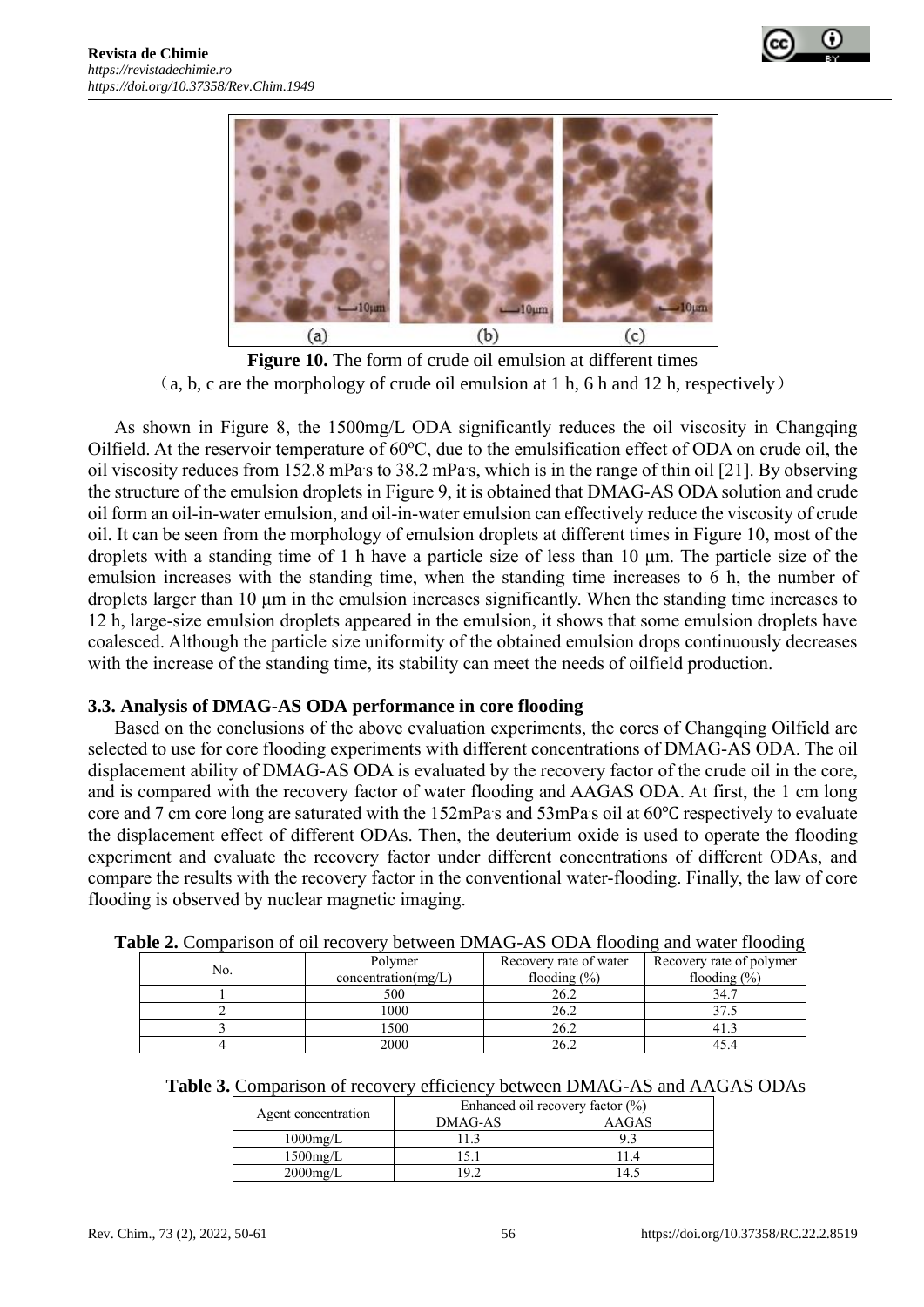



As stated in Table 2 and Table 3, the recovery factor in conventional water flooding is only 26.2%, which is caused by the low permeability and the clay swelling in cores. Compared to the water flooding, the 2000mg/L DMAG-AS ODA leads to the recovery factor up to 45.4%, which increases by nearly 20%. Under the same conditions, DMAG-AS ODA has a higher recovery factor than that of AAGAS ODAs, and enhances the oil recovery.



Figure 11. T2 spectrum of polymer flooding experiment



**Figure 12.** The nuclear magnetic resonance imaging of 1 cm long core entrance with different ODAs (a is the nuclear magnetic resonance imaging of 1 cm long saturated oil core entrance, b is the nuclear magnetic resonance imaging of the cores-entrance of water-driven, c is the nuclear magnetic resonance imaging of the cores-entrance of DMAG-AS ODA driven)



**Figure 13.** The nuclear magnetic resonance imaging of 7 cm long core with different ODAs (a is the nuclear magnetic resonance imaging of the core of water-driven, b is the nuclear magnetic resonance imaging of the core of DMAG-AS ODA driven)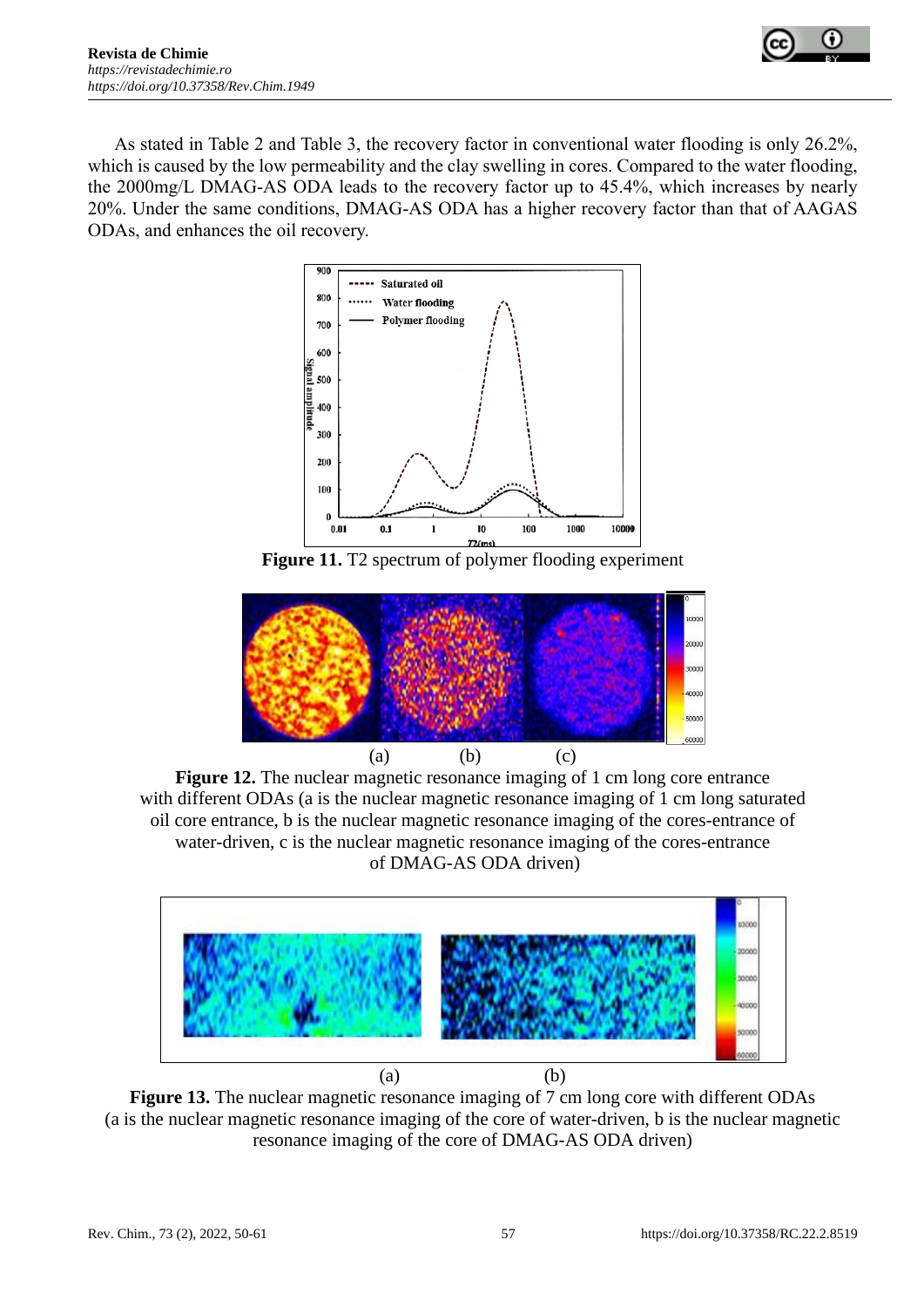

The relationship between  $T_2$  relaxation time and pore size in nuclear magnetic resonance was calculated according to Equation (1)

$$
\frac{1}{T_2} = \rho_2 \frac{S}{V} + \frac{\gamma^2 G^2 D^2}{3} \tag{1}
$$

where *D* is the diffusion coefficient, *G* is the magnetic field gradient, *γ* is the gyromagnetic ratio, S/V is the pore specific surface, and  $\rho_2$  is the transverse surface relaxation strength [22].

It can be seen that  $T_2$  relaxation time is proportional to the pore radius. The  $T_2$  spectrum of nuclear magnetic resonance after water flooding and polymer flooding are shown in Figure 11 and the results shows the  $T_2$  range of the polymer flooding is larger than that of the saturated oil core. The deuterium oxide is used in the experiments, and the pore structure of the core does not change significantly during the process of the experiments, which is due to emulsion [23]. As shown in the nuclear magnetic resonance imaging of core entrance in Figure 12 and Figure 13, water flooding can only displace a small part of the oil in the core and the displacement capacity is limited. Compared to the water flooding, the polymer flooding displaces oil in core more effectively. It is concluded that DMAG-AS ODA has an enhanced effect of improving oil recovery.

It can be concluded that DMAG-AS ODA can reduce the oil viscosity through emulsification and improve the oil displacement efficiency in water flooding due to its robust surface/interface activity. Therefore, the DMAG-AS ODA can significantly improve the recovery efficiency of residual oil and heavy oil in the reservoir pores.

#### **3.4 Evaluation of the chelating and anti-scale ability of DMAG-AS ODA**

The 2-acrylamide-2-methylpropanesulfonic acid and maleic anhydride are used as synthetic monomers, and the molecular structure of the product is composed of chelating functional groups such as –OH and -COOH. The water used in water flooding in Changqing Oilfield contains sulfate and carbonate, and heavy metal ions such as  $Ca^{2+}$ ,  $Ba^{2+}$  and  $Sr^{2+}$  are present in the reservoirs [24]. Thus, precipitation always occurs when the water is injected into the reservoir, causing blockage to the reservoir pores. The chelating functional group in the DMAG-AS ODA can chelate the heavy metal ions in the formation to prevent scaling, and the DMAG-AS ODA is used to evaluate the scale inhibition rate at different temperatures and ODA concentrations with the scaling ionic concentration of 600 mg/L. Furthermore, the effect of polymer on the crystal morphology is observed by adding ODA in BaSO<sub>4</sub> crystal growth stage.



**Figure 14.** Scale inhibition rate of ODAs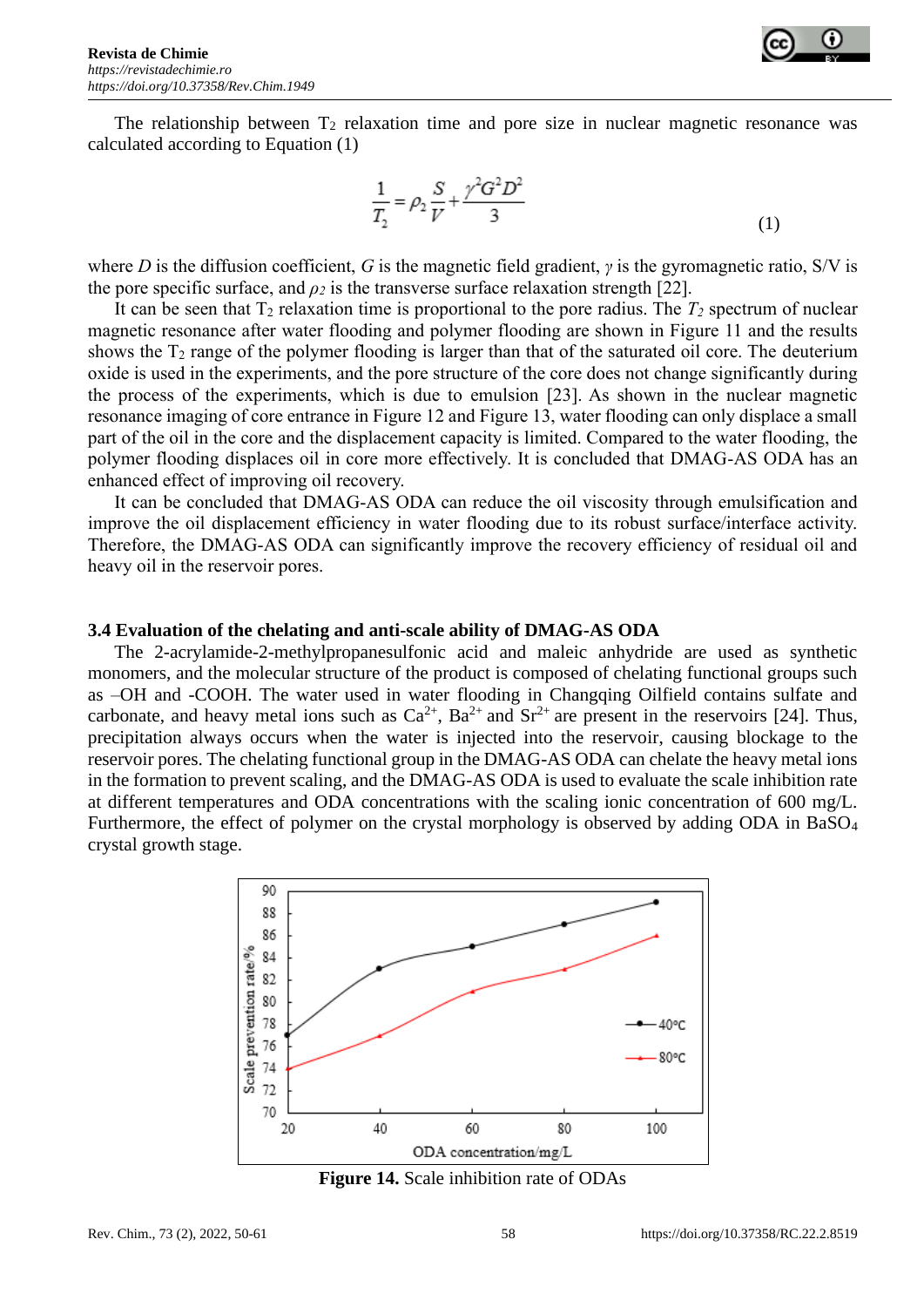



**Figure 15.** The effect of DMAG-AS on the structure of barium sulfate scale (a is the microscopic morphology of barium sulfate without ODA, b is the microscopic morphology of barium sulfate after adding ODA)

Based on the Figure 14, the ODA has the good anti-scaling ability, which enhances with the increase of its concentration. At the temperature of  $60^{\circ}$ C, the 20 mg/L ODA has the scale inhibition rate of 77%, and the 100 mg/L ODA has the scale inhibition rate of 89%. The ODA has the good temperature resistance due to its sulfonic groups. At the experimental temperature of  $80^{\circ}$ C and the ODA concentration of 100 mg/L, the scale inhibition rate reduces but still maintains above 85%. As shown in Figure 15, without adding ODA, barium sulfate crystals accumulate to form rosette shaped or bifurcated crystal blocks, and the arrangement structure of it is tight and irregular. After adding ODA, the normal growth of crystal is affected by functional groups with chelating ability and the barium sulfate crystal turns to be spherical, and the structure is regular, which is more conducive to the mechanical cleaning or chemical scale dissolving in the later stage. To sum up, DMAG-AS ODA prevents the scaling due to the in-compatibility between the injected water and the formation heavy metal ions.

## **4. Conclusions**

In this study, we successfully synthesized DMAG-AS ODA by modifying an existing oil-displacing agent. The new ODA is obtained by aqueous solution polymerization technology, which has lower cost and simpler production process. We demonstrated that DMAG-AS ODA has the good performance to reduce the surface tension and interfacial tension. At the temperature of  $60^{\circ}$ C and with the 1000 mg/L ODA, the surface tension of water and oil reduces from 69 mN/m to 26 mN/m and from 21 mN/m to 8.4 mN/m respectively. In the 1500 mg/L ODA, the oil-water interfacial tension reduces to 0.0008mN/m, which is ultra-low. In addition, the 1500mg/L ODA significantly reduces the oil viscosity in Changqing Oilfield. The ODA and oil can form the stable emulsion with regular droplet structure, and the emulsions remain stable within 12 h. It shows that the polymer ODA has the good oil emulsification and viscosity reduction ability. The oil displacement experiment is operated with the 53mPa s oil in cores of Changqing Oilfield. The recovery factor in water flooding is 26.2% and increases to 45.4% in the 2000mg/L ODA. The results are also confirmed in NMR imaging that emulsion is formed during the displacement process. Furthermore, the ODA is composed of hydroxyl and carboxyl groups with chelating ability and has the ability to prevent scale in pipeline and formation. At the reservoir temperature of  $60^{\circ}$ C, the  $100$  mg/L ODA has the scale inhibition rate of 89%. The polymer causes the loose structure of scale particles, which are easily treated.

**Acknowledgments:** This study is funded by the National Key Research and Development Program of China (2020YFA0711800) and the Outstanding Youth Science Foundation of Shandong Province (ZR2020YQ36).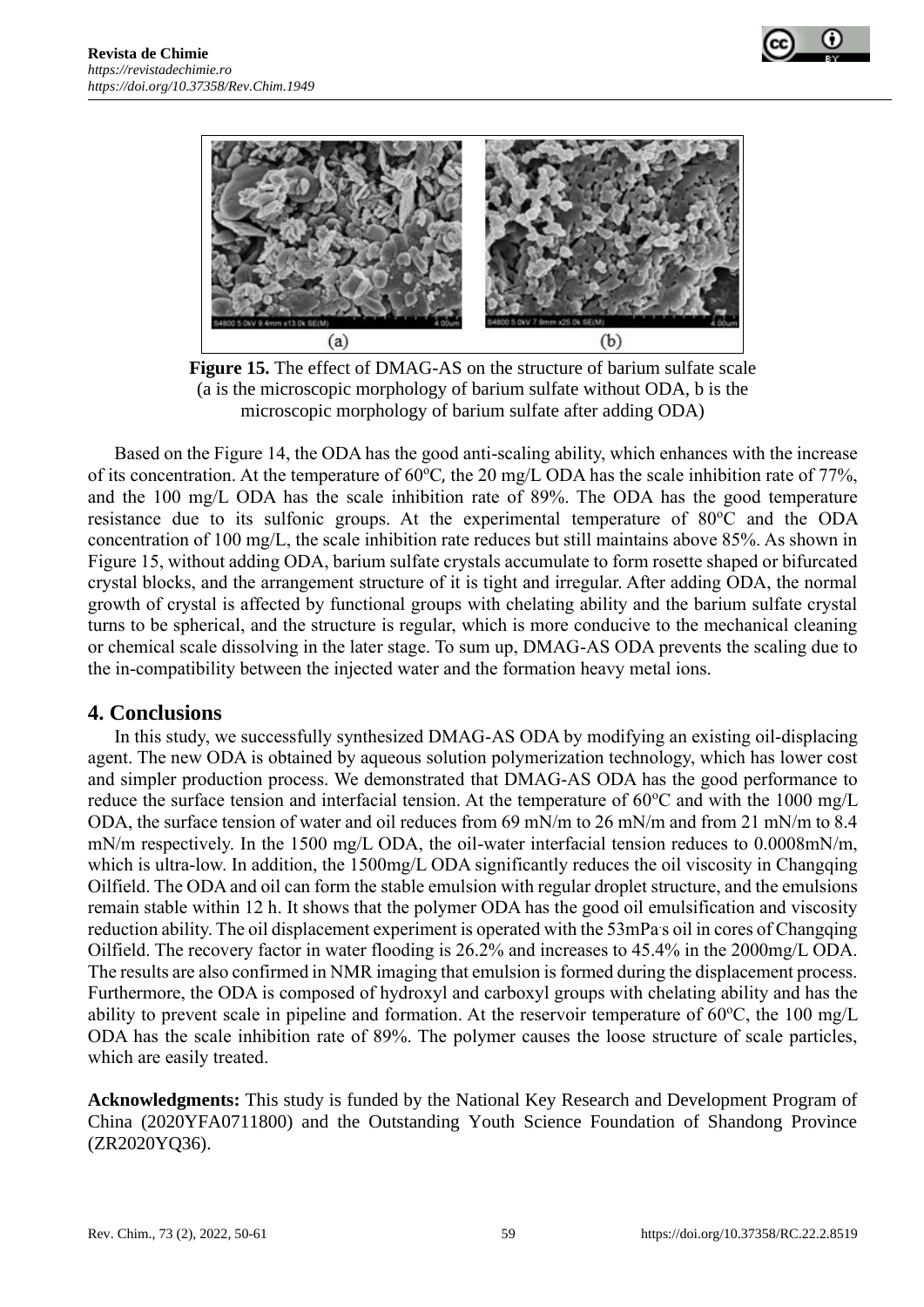

# **References**

1.M. E. WIGWE, A. GIUSSANI, M. C. WATSON, Twelve years of unconventional oil and gas development: production performance and economic analysis[J], International Journal of Energy and Environmental Engineering, 2021.

2.GUO K, LI HL, YU ZX., In-situ heavy and extra-heavy oil recovery: a review[J], Fuel, 2016, 185: 886-902.

3.AMIRIAN E, DEJAM M, CHEN ZX., Performance forecasting for polymer flooding in heavy oil reservoirs[J]. Fuel, 2018, 216: 83-100.

4.LUO PENG, GU YA., Effects of asphaltene content on the heavy oil viscosity at different temperatures[J]. Fuel, 2007, 86(7-8): 1069-1078.

5.SCHABRON JF, SPEIGHT JG., The solubility and three-dimensional structure of asphaltenes[J], Petroleum Science and Technology, 1998, 16(3-4): 361-375.

6.GROENZIN H, MULLINS OC., Asphaltene molecular size and structure[J]. The Journal of Physical Chemistry A, 1999, 103: 11237-11245.

7.NGUYEN D, BALSAMO V., Emulsification of heavy oil in aqueous solution of poly(xinylalcohol): a method for reducing apparent viscosity of production fluids[J]. Nergy Fuels, 2013, 27: 1736-1747.

8.CHANG X, SHI SM, SONG FJ, GUO HM, REN H., Preparation and evaluation of erucamidopropyl dimethyl amine oxide used as alkali-free oil-displacement agent[J]. Springer Berlin Heidelberg, 2017, 7(4).

9.BABU K, PAL N, SAXENA VK, MANDAL A., Synthesis and characterization of a new polymer surfactant for chemical enhanced oil recovery[J]. Korean Journal of Chemical Engineering, 2016, 33(2): 711-719.

10.GUI ZL, AN QF, QIAN JW, ZHU HJ., Synthesis and characterization of polymer surfactant P(AMco-OPMA) [J]. Acta polymerica Sinica, 2008, 10: 955-960.

11.JUAN LI, YIGANG LIU, QIUXIA WANG, YUGUI HAN, MINGGANG WANG, YEBANG TAN, Heavy oil viscosity reduction performance of novel water soluble terpolymer. Energy Fuels, 2019, 33(10), 9736-9746.

12.GAO BY, LI CX, YUE QY, LIU B., Synthesis and characterization of hydrophobically associating cationic polyacrylamide[J]. Chemical Engineering Journal, 2010, 161:27-33.

13.JAE CHUL JUNG; KE ZHANG; BO HYUN CHON; HYOUNG JIN CHOI, [Rheology and polymer](https://schlr.cnki.net/Detail/index/SJWD2013/SJWD121229007814)  [flooding characteristics of partially hydrolyzed polyacrylamide for enhanced heavy oil](https://schlr.cnki.net/Detail/index/SJWD2013/SJWD121229007814)  [recovery\[](https://schlr.cnki.net/Detail/index/SJWD2013/SJWD121229007814)J]. Journal of Applied Polymer Science. 2013(6)

14.SUDHIR KUMAR, AJAY MANDAL, [Rheological properties and performance evaluation of](https://kns.cnki.net/kcms/detail/detail.aspx?filename=SJESEA2D8DFF81A29F9284F7574A5C528235&dbcode=SJES&dbname=scholar_journal_SJES)  [synthesized anionic polymeric surfactant for its application in enhanced oil recovery\[](https://kns.cnki.net/kcms/detail/detail.aspx?filename=SJESEA2D8DFF81A29F9284F7574A5C528235&dbcode=SJES&dbname=scholar_journal_SJES)J]. Polymer. 2017. 15.TAYLOR KC, NASR-EI-DIN HA, Water-soluble hydrophobically associating polymers for improved oil recovery: A literature review[J]. Journal of Petroleum Science and Engineering, 1998, 19(3-4): 265-280.

16.BY JN, ISRAELACHVLI D, MITCHELL J, NINHAM BW, Theory of self-assembly of hydrocarbon amphiphiles into micelles and bilayers[J]. Journal of the Chemical Society, Faraday Transactions, 1976, 72: 1525-1568.

17.MAO JC, LIU JW, PENG YK, ZHANG ZY, ZHAO JZ, Quadripolymers as viscosity reducers for heavy oil[J]. Fuels,2018, 32(1): 119-124.

18.FAN JC, QU ZQ, QI N, SUN X, ZHANG XY, Preparation and performance evaluation of barium sulfate scale inhibitor containing sulfonic group[J]. Oilfield Chemistry, 2019, 36(4): 728-733.

19.YI Z, YANG FL, LIU X, ZHAO FY, FANG Z, DU C, HU XN, Preparation and properties of flooding copolymer P(AM/AMPSNa/AANa) for high-temperature and high-salinity oil reservoir with mid-low permeability[J]. Chinese journal of Applied Chemistry, 2015, 32(5): 519-526.

20.GUI CH, CHAO L, LING KW, QING FT, ZHI YR, BEN X, Molecular dynamics simulation of solid/liquid interfacial energy of uranium[J]. Elsevier B.V.,2020,538.